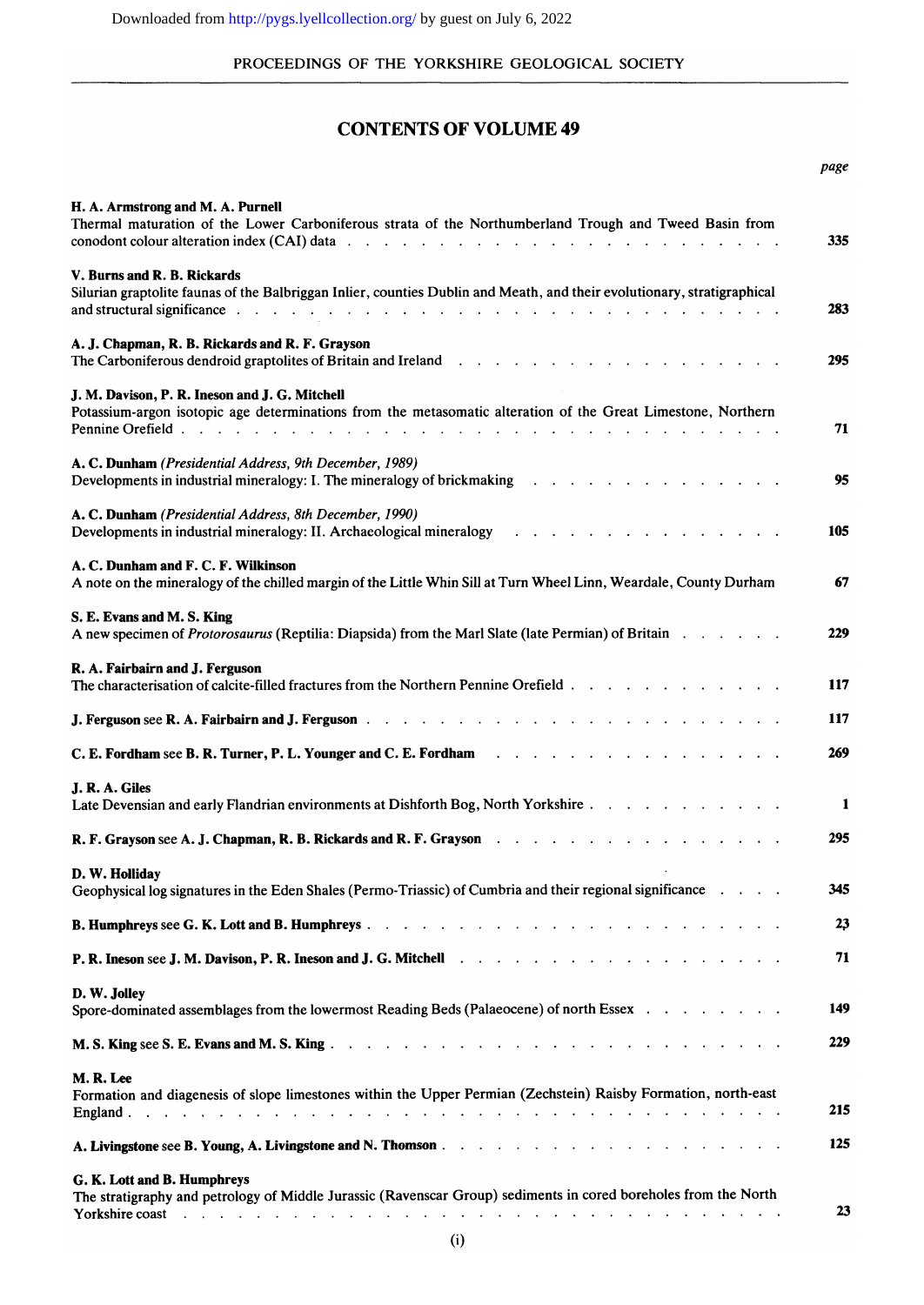#### PROCEEDINGS OF THE YORKSHIRE GEOLOGICAL SOCIETY

# **CONTENTS OF VOLUME 49 (continued)**

|                                                                                                                                                                                                                                                                                                                                                          | page |
|----------------------------------------------------------------------------------------------------------------------------------------------------------------------------------------------------------------------------------------------------------------------------------------------------------------------------------------------------------|------|
| T. McCann                                                                                                                                                                                                                                                                                                                                                | 57   |
| J. G. Mitchell see J. M. Davison, P. R. Ineson and J. G. Mitchell                                                                                                                                                                                                                                                                                        | 71   |
| <b>S. Mitchell</b><br>The belemnite faunal changes across the Hauterivian - Barremian boundary in north-east England<br>$\mathbf{r}$ , $\mathbf{r}$ , $\mathbf{r}$ , $\mathbf{r}$ , $\mathbf{r}$ , $\mathbf{r}$                                                                                                                                          | 129  |
| J. R. Nudds<br>Catalogue of type, figured and referred fossils in the Geological Department of the Manchester Museum                                                                                                                                                                                                                                     | 81   |
| <b>B. Owens see N. Turner and B. Owens</b>                                                                                                                                                                                                                                                                                                               | 189  |
| H. M. Pedley<br>Sedimentology of the late Quaternary barrage tufas in the Wye and Lathkill valleys, north Derbyshire<br>and the contract of the con-                                                                                                                                                                                                     | 197  |
| J. H. Powell<br>Gyrochorte burrows from the Scarborough Formation (Middle Jurassic) of the Cleveland Basin and their<br>sedimentological setting<br>the contract of the contract of the contract of the contract of the contract of the contract of the contract of                                                                                      | 41   |
| M. A. Purnell see H. A. Armstrong and M. A. Purnell discussed and the contract of the contract of the contract of the contract of the contract of the contract of the contract of the contract of the contract of the contract                                                                                                                           | 335  |
| A. D. Reynolds<br>Storm, wave and tide-dominated sedimentation in the Dinantian Middle Limestone Group, Northumbrian Basin                                                                                                                                                                                                                               | 135  |
|                                                                                                                                                                                                                                                                                                                                                          | 283  |
| R. B. Rickards see A. J. Chapman, R. B. Rickards and R. F. Grayson                                                                                                                                                                                                                                                                                       | 295  |
| A. W. A. Rushton<br>Graptolites from the Manx Group enterprise to the content of the Manx Group enterprise to the content of the Manx Group                                                                                                                                                                                                              | 259  |
| D. B. Smith<br>Alate halite in the late Permian Rotten Marl of Tees-side, north-east England                                                                                                                                                                                                                                                             | 293  |
| E. Spinner see N. Turner and E. Spinner<br><b>Contract Contract</b><br>the contract of the contract of the contract of the contract of the contract of the contract of the contract of                                                                                                                                                                   | 11   |
| M. A. Taylor<br>Taxonomy and taphonomy of Rhomaleosaurus zetlandicus (Plesiosauria, Reptilia) from the Toarcian (Lower<br>Jurassic) of the Yorkshire coast (e) and (e) and (e) and (e) and (e) and (e) and (e) and (e) and (e) and (e) and (e) and (e) and (e) and (e) and (e) and (e) and (e) and (e) and (e) and (e) and (e) and (e) and (e) and (e) a | 49   |
| L. Thistlewood and M. A. Whyte<br>A palaeomagnetic and mineral magnetic study of the Speeton Shell Bed, North Yorkshire                                                                                                                                                                                                                                  | 325  |
| N. Thomson see B. Young, A. Livingstone and N. Thomson readers and reading the set of the set of the set of the                                                                                                                                                                                                                                          | 125  |
| B. R. Turner, P. L. Younger and C. E. Fordham<br>Fell Sandstone lithostratigraphy south-west of Berwick-upon-Tweed: implications for the regional development of<br>the Fell Sandstone<br>de la casa de la casa de la casa de la casa de la casa de la casa de la casa de la casa de la casa de la casa                                                  | 269  |
| N. Turner<br>Cadiospora crypta sp. nov.; a new species of miospore from the Namurian of the central Pennine Basin, England.                                                                                                                                                                                                                              | 321  |
| N. Turner and B. Owens<br>Palynological evidence for an early Namurian age of the Cornbrook Sandstone Formation, Clee Hill, Shropshire                                                                                                                                                                                                                   | 189  |
| N. Turner and E. Spinner<br>Palynological evidence for the early Namurian age of the "Millstone Grit" and Upper Limestone Group around                                                                                                                                                                                                                   | 11   |
| F. Whitham<br>The stratigraphy of the Upper Cretaceous Flamborough Chalk Formation north of the Humber, north-east England.                                                                                                                                                                                                                              | 235  |